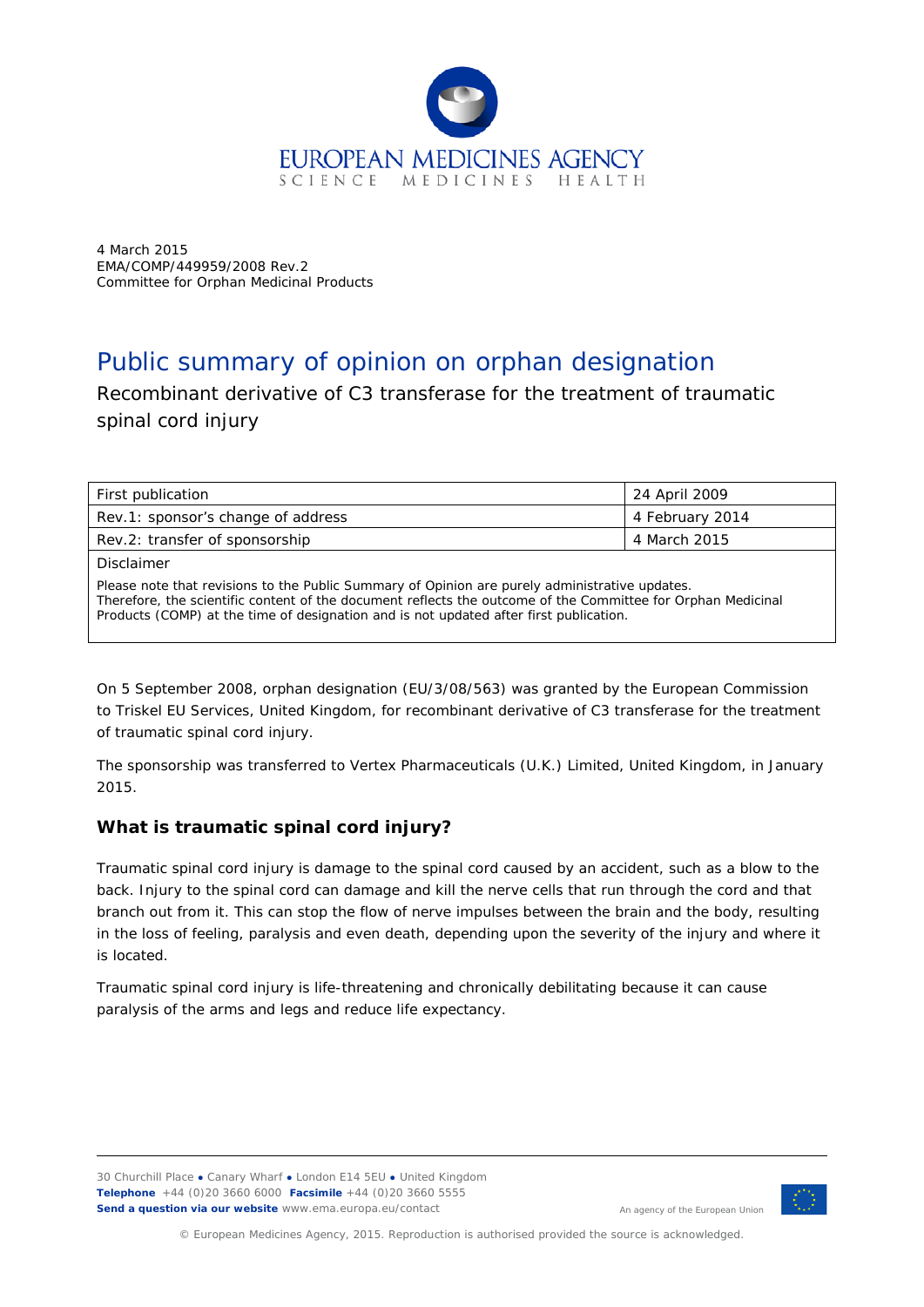# **What is the estimated number of patients affected by the condition?**

At the time of designation, traumatic spinal cord injury affected approximately 4.2 in 10,000 people in the European Union (EU). This was equivalent to a total of around 211,000 people<sup>[\\*](#page-0-0)</sup>, and is below the ceiling for orphan designation, which is 5 people in 10,000. This is based on the information provided by the sponsor and the knowledge of the Committee for Orphan Medicinal Products (COMP)*.*

#### **What treatments are available?**

At the time of submission of the application for orphan drug designation, methylprednisolone (a steroid) was authorised for the treatment of spinal cord injury in some countries in the Community. Methylprednisolone reduces inflammation and pressure on the spinal cord that can happen after it is damaged. Patients with spinal cord injury can also have surgery to reduce the pressure on the spine, but the role of surgery is controversial.

Satisfactory argumentation has been submitted by the sponsor to justify the assumption that recombinant derivative of C3 transferase might be of potential significant benefit for the treatment of traumatic spinal cord injury mainly because it has a new mechanism of action. The assumption will have to be confirmed at the time of marketing authorisation. This will be necessary to maintain the orphan status.

#### **How is this medicine expected to work?**

Recombinant derivative of C3 transferase is expected to work by inactivating a group of proteins called 'Rho proteins', which are believed to play a key role in preventing nerve cells from regrowing after they have been damaged. By blocking the activity of Rho proteins, this medicine may allow the nerve cells to repair themselves and regrow their damaged axons (the long processes of nerve cells along which nerve impulses pass). There is also some evidence that the blocking Rho proteins may also prevent the death of damaged nerve cells. Together, these effects may restore the flow of nerve impulses along the spinal cord in patients with traumatic spinal cord injury.

## **What is the stage of development of this medicine?**

The effects of recombinant derivative of C3 transferase have been evaluated in experimental models.

At the time of submission of the application for orphan designation, clinical trials in patients with traumatic spinal cord injury were ongoing.

Recombinant derivative of C3 transferase was not authorised anywhere worldwide for the treatment of traumatic spinal cord injury, at the time of submission.

Orphan designation for recombinant derivative of C3 transferase had been granted in the United States of America for the treatment of acute spinal cord injury.

In accordance with Regulation (EC) No 141/2000 of 16 December 1999, the COMP adopted a positive opinion on 11 June 2008 recommending the granting of this designation.

<span id="page-1-0"></span> <sup>\*</sup> Disclaimer: For the purpose of the designation, the number of patients affected by the condition is estimated and assessed on the basis of data from the European Union (EU 27), Norway, Iceland and Liechtenstein. At the time of designation, this represented a population of 502,800,000 (Eurostat 2008).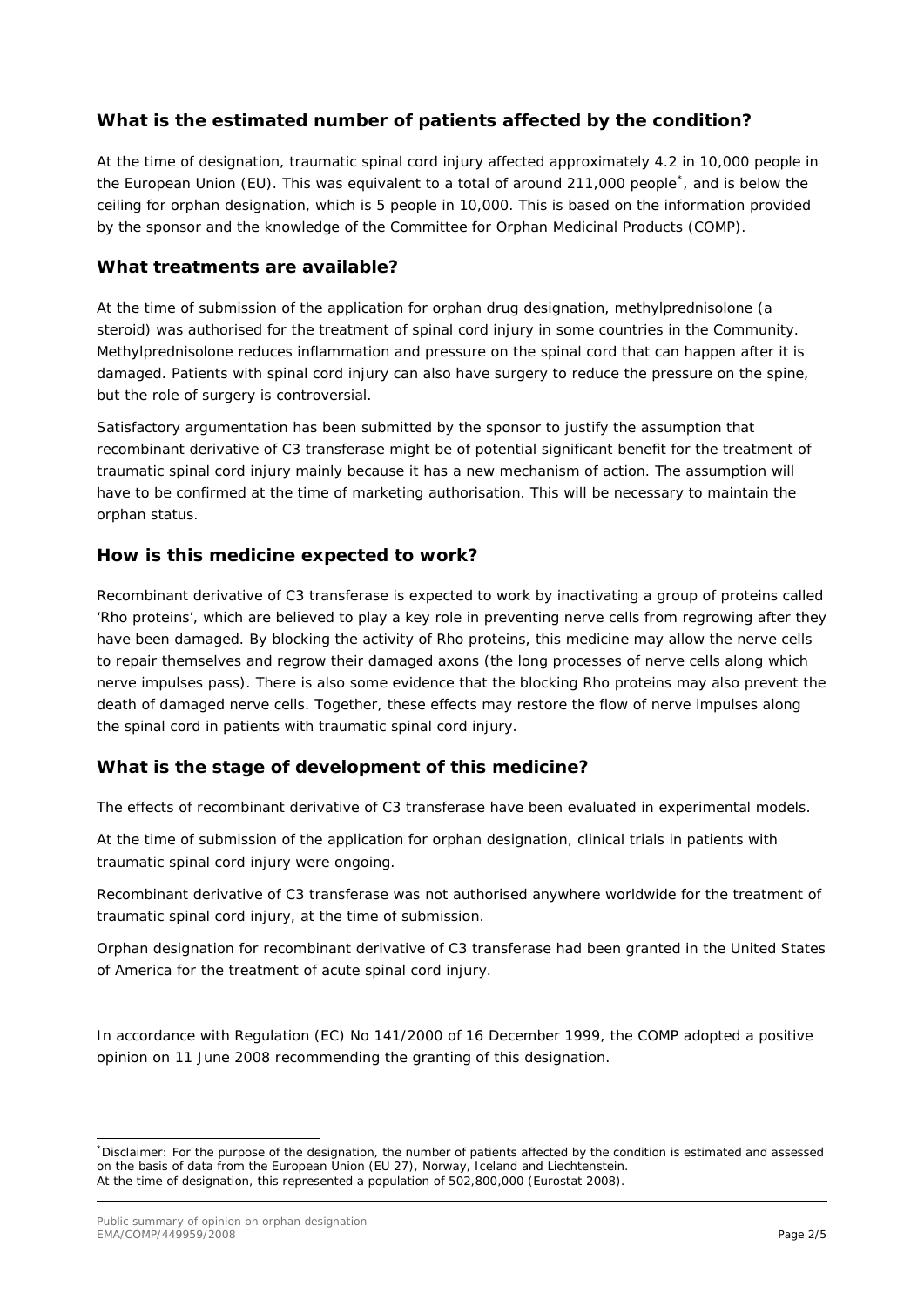Opinions on orphan medicinal product designations are based on the following three criteria:

- the seriousness of the condition;
- the existence of alternative methods of diagnosis, prevention or treatment;
- either the rarity of the condition (affecting not more than 5 in 10,000 people in the EU) or insufficient returns on investment.

Designated orphan medicinal products are products that are still under investigation and are considered for orphan designation on the basis of potential activity. An orphan designation is not a marketing authorisation. As a consequence, demonstration of quality, safety and efficacy is necessary before a product can be granted a marketing authorisation.

## **For more information**

Sponsor's contact details:

Vertex Pharmaceuticals (U.K.) Limited Cardinal Point Park Road Rickmansworth Hertfordshire WD3 1RE United Kingdom Tel. +44 (0)1923 432 655 Fax +44 (0)1923 432 870 E-mail: [vertexmedicalinfo@vrtx.com](mailto:vertexmedicalinfo@vrtx.com)

For contact details of patients' organisations whose activities are targeted at rare diseases see:

- [Orphanet,](http://www.orpha.net/consor/cgi-bin/index.php) a database containing information on rare diseases, which includes a directory of patients' organisations registered in Europe;
- [European Organisation for Rare Diseases \(EURORDIS\),](http://www.eurordis.org/content/rare-disease-patient-organisations) a non-governmental alliance of patient organisations and individuals active in the field of rare diseases.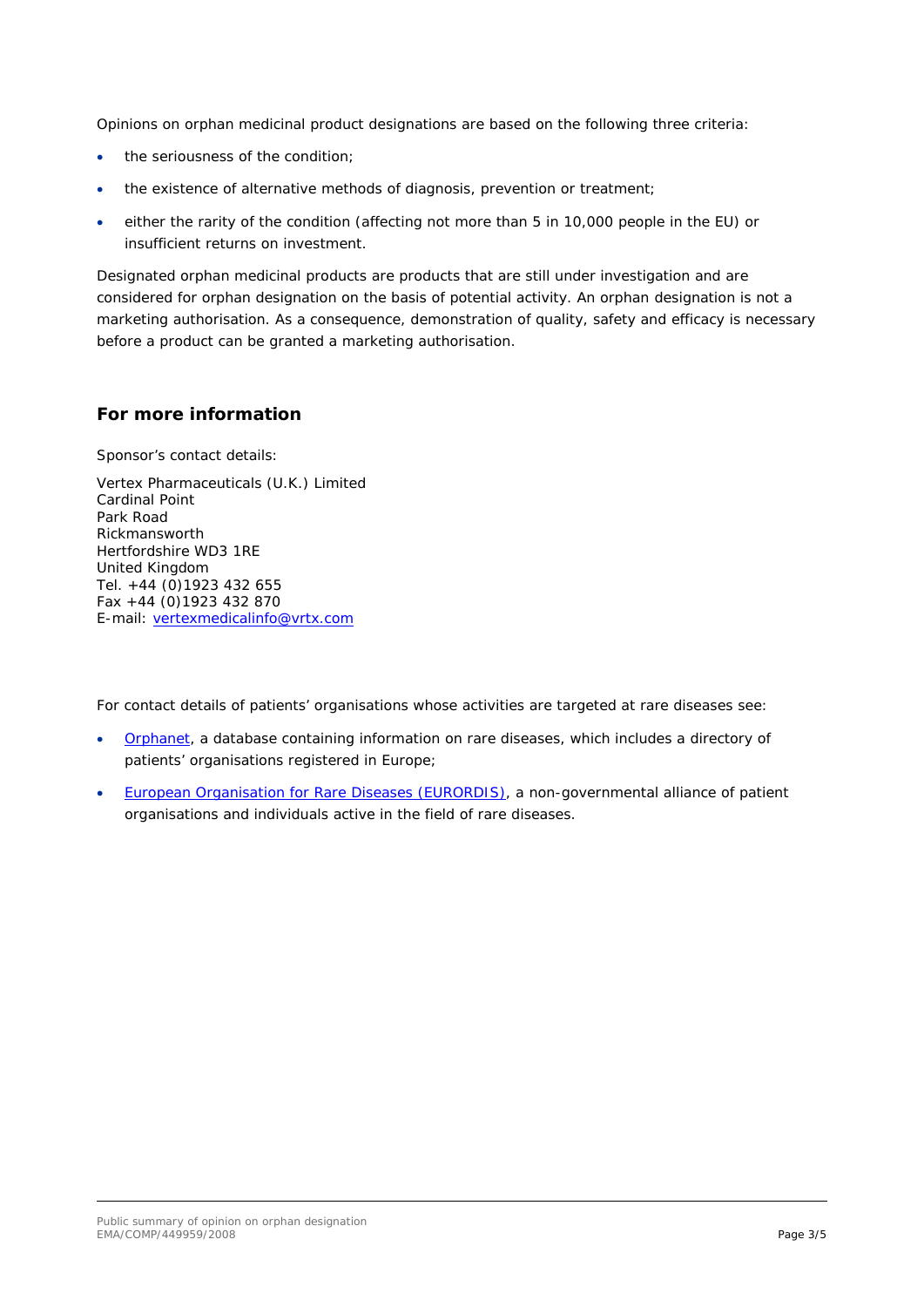# **Translations of the active ingredient and indication in all official EU languages[1](#page-1-0) , Norwegian and Icelandic**

| Language   | <b>Active ingredient</b>                       | <b>Indication</b>                                                          |
|------------|------------------------------------------------|----------------------------------------------------------------------------|
| English    | Recombinant derivative of C3<br>transferase    | Treatment of traumatic spinal cord injury                                  |
| Bulgarian  | Рекомбинанен дериват на СЗ<br>трансфераза      | Лечение на гръбначно-мозъчна травма                                        |
| Croatian   | Rekombinantni derivat C3 transferaze           | Liječenje traumatskih ozljeda kralježnične<br>moždine                      |
| Czech      | Rekombinantní derivát C3 transferázy           | Léčba míšního traumatu                                                     |
| Danish     | Rekombinant derivat af C3<br>transferase       | Behandling af traumatisk rygmarvslæsion                                    |
| Dutch      | Recombinant C3 transferasederivaat             | Behandeling van traumatisch<br>ruggenmergletsel                            |
| Estonian   | Rekombinantne C3 transferraasi<br>derivatiiv   | Traumaatilise seljaaju kahjustuse ravi                                     |
| Finnish    | Rekombinantti C3 transferaasin<br>johdannainen | Selkäydinvamman hoito                                                      |
| French     | Dérivé recombinant de C3-transférase           | Traitement du traumatisme de la moëlle<br>épinière                         |
| German     | Rekombinante C3-Transferase                    | Behandlung von Rückenmarktrauma                                            |
| Greek      | Ανασυνδιασμένο παράγωγο της<br>τρανσφεράσης C3 | Θεραπεία τραύματος της σπονδυλικής στήλης                                  |
| Hungarian  | Rekombináns C3-transzferáz<br>származék        | Traumás gerincvelő sérülés kezelése                                        |
| Italian    | Derivato ricombinante della C3<br>transferasi  | Trattamento del trauma acuto della colonna<br>vertebrale                   |
| Latvian    | C3 transferāzes rekombinants<br>derivāts       | Muguras smadzeņu traumatiska ievainojuma<br>ārstēšana                      |
| Lithuanian | Rekombinantinis C3 transferazės<br>derivatas   | Nugaros smegenų trauminio pažeidimo<br>gydymas                             |
| Maltese    | Derivattiv rikombinanti ta' C3<br>transferase  | Kura ta' korriment trawmatiku tan-nerv<br>qawwi li jghaddi minn gos-sinsla |
| Polish     | Rekombinowana pochodna<br>transferazy C3       | Leczenie pourazowego uszkodzenia rdzenia<br>kręgowego                      |
| Portuguese | Derivado recombinante da C3<br>transferase     | Tratamento da lesão traumática da medula<br>espinal                        |
| Romanian   | Derivat recombinant de C3<br>transferază       | Tratamentul leziunilor traumatice ale măduvei<br>spinării                  |
| Slovak     | Rekombinantný derivát C3<br>transferázy        | Liečba traumatického poškodenia miechy                                     |
| Slovenian  | Rekombinantni derivat C3 transferaze           | Zdravljenje travmatske poškodbe hrbtenjače                                 |
| Spanish    | Derivado recombinante de la C3<br>transferasa  | Tratamiento de las lesiones espinales<br>medulares traumáticas             |

<sup>1</sup> At the time of transfer of sponsorship